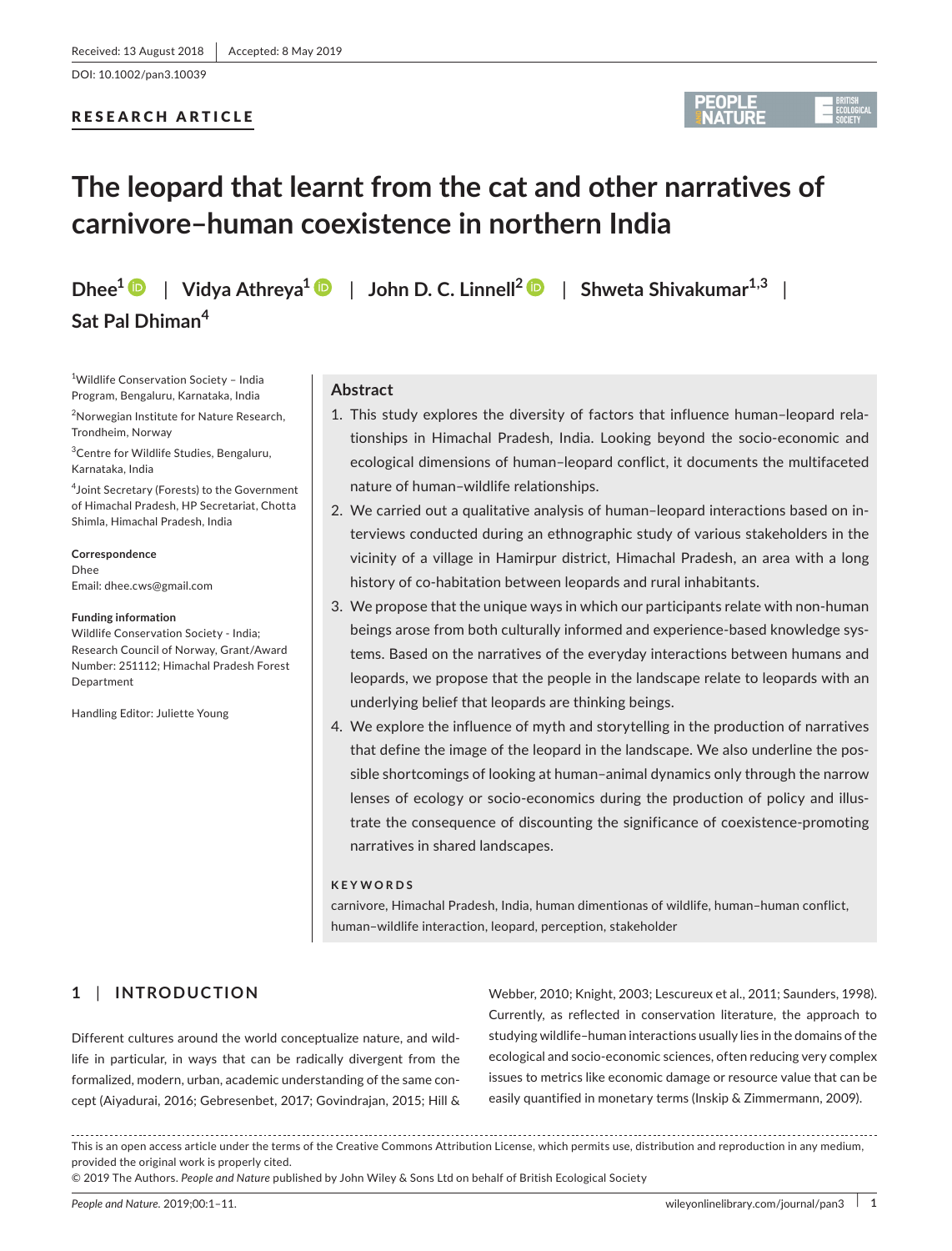The positivism associated with western science was inherently an exodus in thought, away from religious explanations and towards the use of empirical, falsifiable and observation‐based knowledge (Comte & Bridges, 2007). It promoted verifiability as the yardstick to produce a system based on scientific knowledge, consequently decreasing the significance of subliminal and subjective truths that are culturally informed through myth, religion and tradition (Morris, 1991). As positivist modes of knowledge production gained impor‐ tance in the modern world, it supplanted culturally informed knowl‐ edge in moulding social processes including the political, economic and interpersonal. It has taken conservation many decades to recognize the relevance of culturally informed knowledge in the diversity of cultures that are not wholly entrenched in modernity. However, it is increasingly being recognized that human–wildlife interactions are more complex, taking on myriad forms (Pooley et al., 2017). Humans and wildlife interact with each other in ways which can range from reverence to extreme conflict (Hunt, 2008). Furthermore, it has been argued that what we term as conflicts between humans and wildlife are often reflections of underlying human–human conflicts between groups of people that view wildlife in different ways (Redpath et al., 2013). Understanding these complex human–human and human– wildlife relationships is essential, because humans predominantly determine the fate of wildlife.

Humans and animals have historically shared space, and an‐ thropological accounts provide a glimpse into the rich diversity of interactions between people and wildlife, including large, potentially dangerous predators (Aiyadurai, 2016; Athreya, Odden, Linnell, Krishnaswamy, & Karanth, 2013; Newman, 2012; Saunders, 1998). Such narratives are often absent in ecologically designed studies of human–wildlife interactions. However, in the field of anthropology, recent developments have led to what is known as 'the animal turn',

which gives significance to culturally informed knowledge systems in the understanding of non-human beings (Weil, 2012). Many researchers, especially within the fields of geography, anthropology and animal studies recognize the existence of multiple societies across the world that understand and relate to non‐human beings in a manner which differs from current academic discourse (Das, 2014; Faier & Rofel, 2014; Kohn, 2013; Weil, 2012). Recently, this insight is also gaining the attention of ecologists and conservationists. In addition, some emerging philosophies of post-humanism, such as the writings of Haraway (2008), extend the notions of morality, empathy and companionship to encompass beings other than human. While such emerging philosophies predominantly pertain to the animal rights tradition, which is often viewed as impractical in real world settings and perhaps incompatible with the process of wildlife conservation, the ideas may well have a broader relevance.

Furthermore, the discourse surrounding animism within the dis‐ cipline of anthropology recognizes the plurality of cosmologies that exist in different parts of the world and takes particular interest in societies that understand the world as inhabited by human and nonhuman 'persons' in intersubjective and interagentive communication with one another (Arhem & Sprenger, 2016). While the structuralist approach understands animism through ontological categories, the phenomenological approach understands animistic beliefs as emerging out of a different way of learning about the world wherein some indigenous societies understand the world through interacting with it rather than as passive observers (Bird‐David, 1999; Descola & Pálsson, 1996; Ingold, 2000; Vivieros de Castro, 1998). But the‐ ories surrounding animism predominantly pertains to indigenous communities and fails to encompass cosmologies of societies that are neither modern, nor quintessentially indigenous (Morris, 1998; Vivieros de Castro, 1998). The participants interviewed in this study

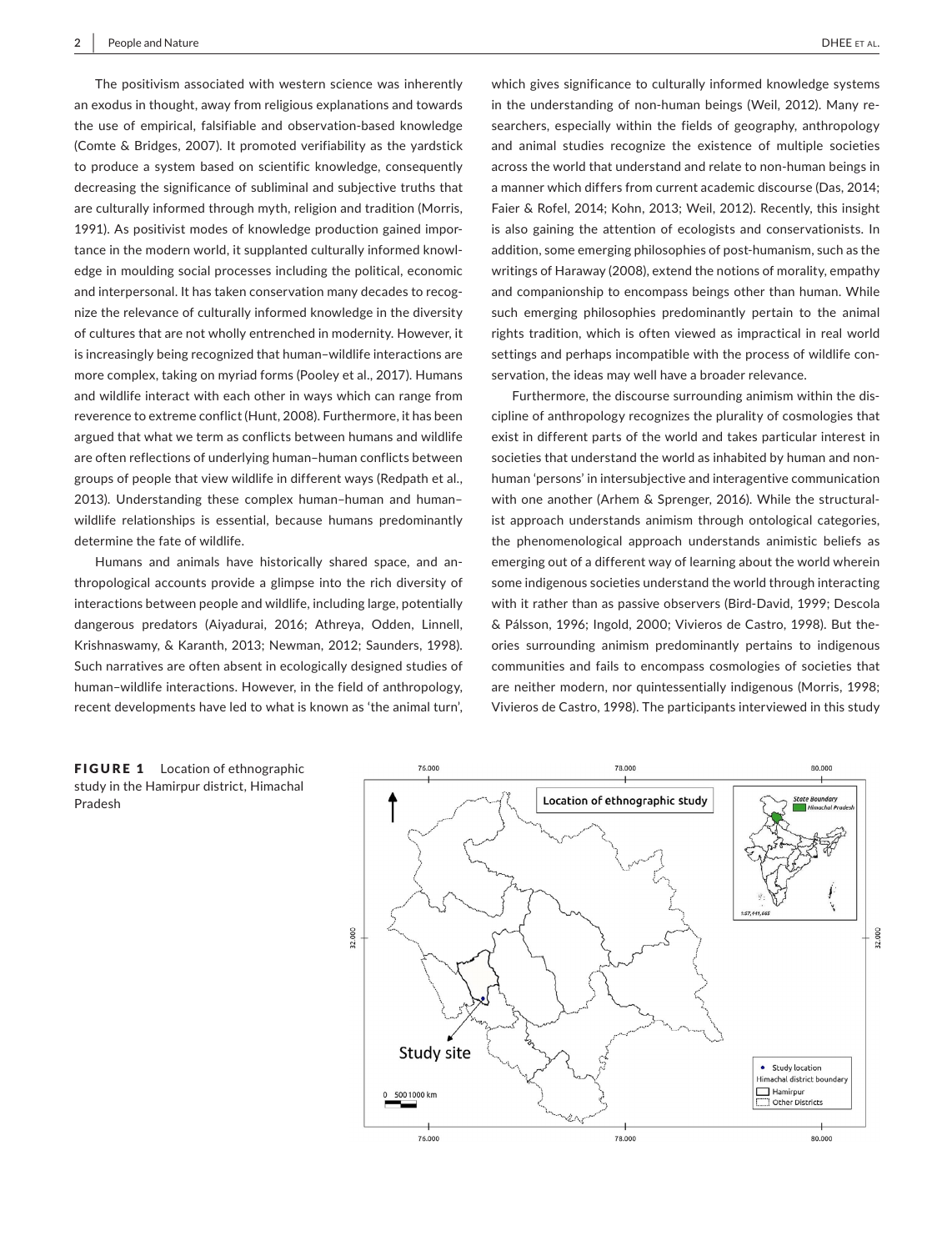are predominantly belonging to a rural Hindu community and are not traditional animists or a part of any indigenous community. Therefore, in this study, rather than trying to use the frameworks provided by animism, we use an inductive methodology to build an empirical understanding of the cosmologies present in this social landscape.

Over the last few years, such approaches have allowed research‐ ers in India to discover unique interplays of human-wildlife relationships in a variety of landscapes across the country (Aiyadurai, 2016; Athreya, 2013; Barua, Bhagwat, & Jadhav, 2013; Ghosal & Kjosavik, 2015; Govindrajan, 2015; Kshettry, Vaidyanathan, & Athreya, 2017). In this study, which was carried out alongside an ecological study of human–leopard interactions in the state of Himachal Pradesh, India, we looked at the relationships local people have with leopards in shared spaces. We explore issues that are often overlooked in ecological studies but are very relevant to the conservation of large cats in human-dominated landscapes. Our study used in-depth, semistructured interviews to explore narratives rural people possessed concerning their interactions and relationships with leopards and the authorities who manage them.

# **1.1** | **Study site**

The ethnographic research was centred around a village in the Hamirpur district of Himachal Pradesh, India (Figure 1). Himachal Pradesh is a Himalayan state with a population density of 123 people per km<sup>2</sup>. Being a predominantly agricultural state, small scale farming and livestock rearing are the main sources of income for the majority of the population [\(http://hpsamb.nic.in,](http://hpsamb.nic.in) 2013). Hamirpur lies on the Shivalik range of the pre‐Himalayas with elevations varying between 400 and 1,100 m (<http://hpsamb.nic.in>, 2013). The river Beas and its tributaries are the main source of water in the region, and they wind through the landscape forming small channels with seasonal flows of water that often have a dense undergrowth (called *nullahs*), and large and steep channels with perennial water flow (called *khuds*). The forest areas in Hamirpur primarily consist of Chir Pine (*Pinus roxburghii*) that are periodically harvested. The landscape also contains large stretches of grass, which is gathered for fodder by local communities between October and January. Anecdotal evidence suggests that leopards have been a constant presence in the region as far back as people remember and have been known to visit villages sporadically.

As per the most recent India census data (2011), the village con‐ tains ~2,050 people of whom about 80% are literate. The village population is predominantly Hindu, with ~27% of people belonging to the schedule castes category and less than 1% belonging to the schedule tribe (ST) category. A study by Sharma (2011) indicates that agriculture in Hamirpur is predominantly subsistence and ce‐ real based and crop diversification towards the cultivation of cash crops has been minimal. While ~75% of women in the study village do agricultural work, only ~13% of the men are presently involved in agriculture. This is in keeping with the trend of men across Hamirpur increasingly diversifying into non‐agricultural work over the past few decades (Sharma, 2009).

According to compensation records from the Himachal Pradesh Forest Department, the district of Hamirpur has recorded 74 in‐ stances of leopard attack on humans, three of them fatal, between the years 2004 and 2015. Furthermore, there were 239 instances of leopard attack on livestock between 2010 and 2016. Notably, there are no protected forests in the district of Hamirpur and the entire leopard population resides in multi‐use landscapes ([http://hpsamb.](http://hpsamb.nic.in) [nic.in](http://hpsamb.nic.in), 2013).

The interviews with villagers and migratory shepherds were con‐ ducted within a 5‐km radius around the village. The study area was chosen due to the availability of a co‐interviewer who could speak the local dialect (Pahari), as well as the presence of pre‐established social connections with multiple individuals in the village.

# **2** | **MATERIALS AND METHODS**

The ethnographic approach firstly comprised of several unrecorded and unstructured conversations and observations, which created a foundation for more intensive follow‐up. The primary interviewer, who is also the first author of this paper, spent 4 months between October 2016 and January 2017 in the district, interacting with local people whilst collecting leopard scat for a separate ecological study, concerning diet. Afterwards, between February and April 2017, semi-structured interviews were conducted with key stakeholders, using a list of deliberated questions as reference points (Appendix S1). Ethical approval was received from the Ethics Committee of the Centre for Wildlife Studies and informed oral consent was gained from all the participants to audio‐record the interviews. No personal information was recorded that could potentially be used to trace the respondent.

A total of 23 semi‐structured interviews were conducted. Six in‐ terviewees were seasonal migrants: of these four were shepherds, who drive their sheep to Hamirpur for the winter from higher altitudes, and two were horse‐loggers (people who transport timber within wooded areas using horses) from the neighbouring state of Uttarakhand. 11 interviews were conducted with local villagers in‐ cluding: two former village heads (*sarpanch*); one Hindu priest; and one person who is occasionally called upon by the Forest Department to kill 'man‐eating' leopards. Four interviews with territorial forest guards of Hamirpur, and two interviews with higher officials in the Forest Department, were also conducted. Of the 11 interviews con‐ ducted with local villagers, female participants were present in six interviews. One of the four interviews conducted with forest guards was with a female participant. As there was no noticeable difference between themes that emerged from male and female participants, no distinction will be made with regard to gender in this paper.

Due to the ethnographic nature of the study, the interviewer spent a substantial amount of time involved in everyday activi‐ ties such as farming, cooking and travelling in the landscape. The participants selected were those who liked to talk and share stories, regardless of their apparent 'positive' or 'negative' attitude towards leopards. Some participants were interviewed more than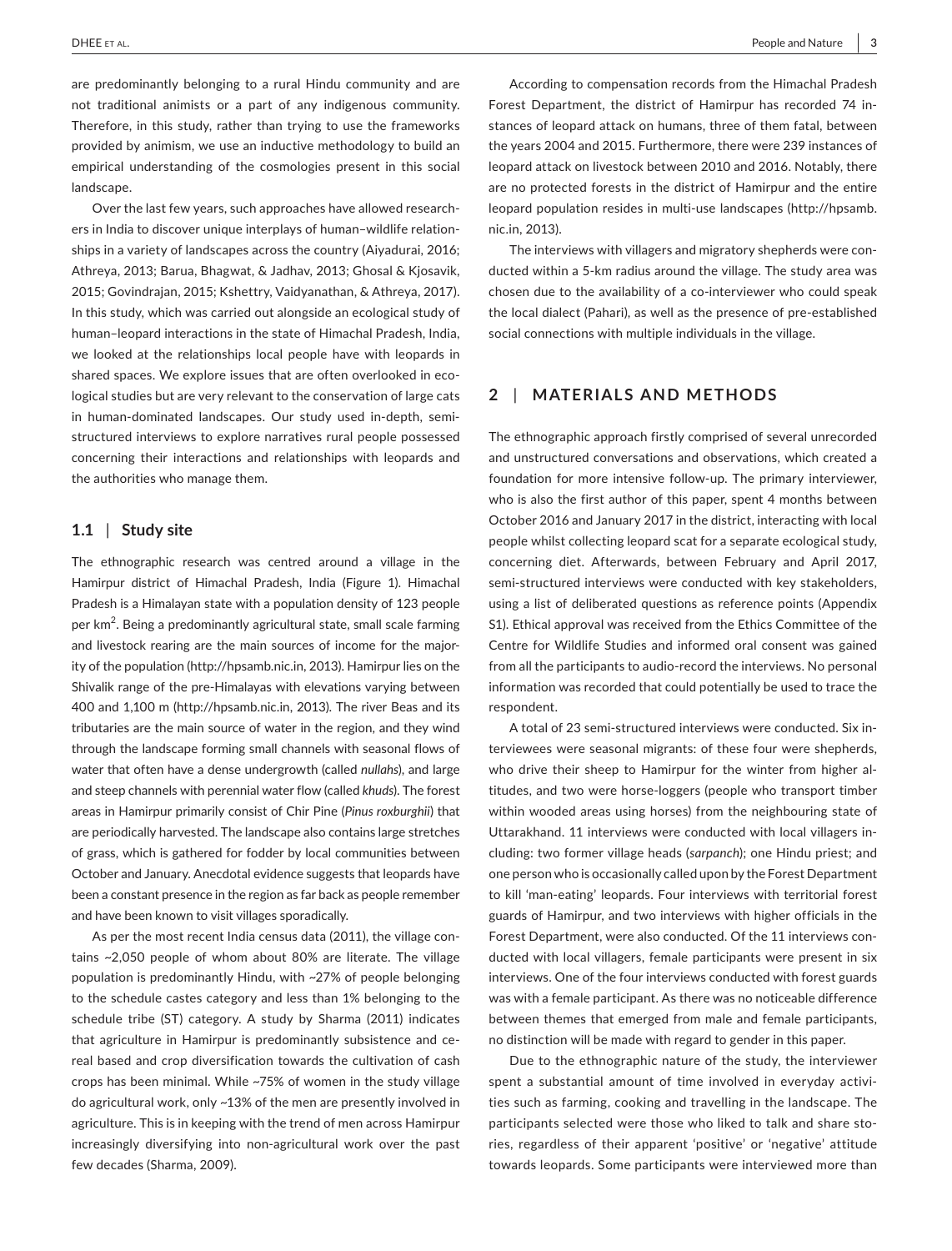once as they required more time to grow comfortable talking to the interviewer, or desired to share further stories and knowledge. The interviewer was accompanied by a local, Pahari speaking cointerviewer to interview villagers and shepherds. The duration of the interviews varied between 15 and 100 min depending on how much the participants wanted to share. Also, interviews with indi‐ viduals often spontaneously transformed into group discussions, as family members, neighbours and passers‐by took interest in the conversation.

The questions were selected and organized according to op‐ portunistic discretion exercised by the interviewers. Consequently, questions were often asked which were not on the list, but emerged out of the interview itself. The questions started out exploring the nature of interactions that each participant had with leopards, and then went on to detail the narratives that existed around them in the landscape through myth, stories and the observed behaviours. In ad‐ dition, some questions that touched upon culture, policy, and other factors which influenced human–animal dynamics in the landscape were also explored.

Audio‐recordings of the interviews were directly translated into English and transcribed. An inductive qualitative approach was used to arrive at an understanding of the human–leopard dy‐ namics within our study site. Thematic analysis was conducted on the transcribed data, whereby the emergent themes and narratives related to leopards were identified and relevant data was manually coded into each theme. Hermeneutic methods were used to bring out the dominant narratives of how humans relate to the presence of leopards in their landscape. Hermeneutic methods focus on in‐ terpreting meaning from written or spoken sources, and place em‐ phasis on interpreting them within the context of the environment from which they are collected (Mugerauer, 1994). As such, our re‐ sults try to represent the depth of the relationship between leopards and humans within our study site. We present our results as a series of narratives that emerged from the interviews. The five main themes/narratives that emerged from the data have been organized into the five subheadings within the discussion section of this paper. Specific excerpts from the interviews have been used to exemplify significant insights gained during the ethnographic

study. However, in order to make them understandable, we have had to paraphrase and edit them considerably because of the challenges of direct translation between languages.

# **2.1** | **When the leopard is an everyday reality**

The co-habitation of humans and leopards in close proximity leads to frequent encounters; these interactions contribute to how humans perceive leopards and how they behave towards each other. This provides scope for examining the nature of their everyday interactions and the way in which the participants interpret and understand these interactions.

Interviews revealed that our participants had numerous ex‐ periences with leopards and these rarely resulted in human injury or human death, indicating that non‐aggressive human–leopard interactions are more a norm than a rarity in this landscape. The interviews also showed how these non-aggressive interactions, contributed significantly to participants' understanding of the leopard as a multi-faceted animal beyond the unidimensional images of a 'aadam khor' (man‐eater) or menace that is often presented in the media and popular literature (Hathaway et al., 2017). Rather, the participants described the leopards as shy natured, fearful, quick, elusive and clever creatures.

The frequency of neutral interactions between humans and leop‐ ards is revealing; not only of the leopard's nature but also of the humans in the landscape. During the interviews, the shepherds and villagers gave detailed descriptions of leopards and their behaviours, demonstrating the keen observations that they had made of the animal (Table 1).

Above are just some of the observations that are described by most participants and constitutes a body of knowledge that has arisen due to the frequent interactions with leopards in that land‐ scape. It appears as if the participants are interested in the animal and observe it and learn about it in return. Their intimate knowledge of their wild neighbour is in itself a very powerful contributor to the inter‐species relationship 'negotiations'.

Every participant we interviewed described the leopards as fear‐ ing human beings, although they recognized that they could be pro‐ tective of their prey if disturbed on a kill:

| SI no. | <b>Observation</b>                                                                                                                                                                       |
|--------|------------------------------------------------------------------------------------------------------------------------------------------------------------------------------------------|
| 1      | They always bite at the neck of the prey animal                                                                                                                                          |
| 2      | They drag away the prey and eat it somewhere else                                                                                                                                        |
| 3      | They are solitary animals, females and males only stay together during the mating<br>season, and females remain with their cubs until they grow up                                       |
| 4      | They stay in the cover provided by nullahs (forested stream beds) during the day and<br>emerge to hunt during the night                                                                  |
| 5      | They don't have a specific home/den but wander from place to place                                                                                                                       |
| 6      | They have a distinctive call, scat and scent (Though the description of the scent they<br>leave varied – from odours of sheep, meat, basmati rice and burnt hair to something<br>rotten) |
|        | They walk very quietly and are well camouflaged in the surrounding                                                                                                                       |
| 8      | They hide while hunting (stalking), not revealing themselves until the last minute                                                                                                       |

**BLE 1** Observations about leopard viours detailed by the participants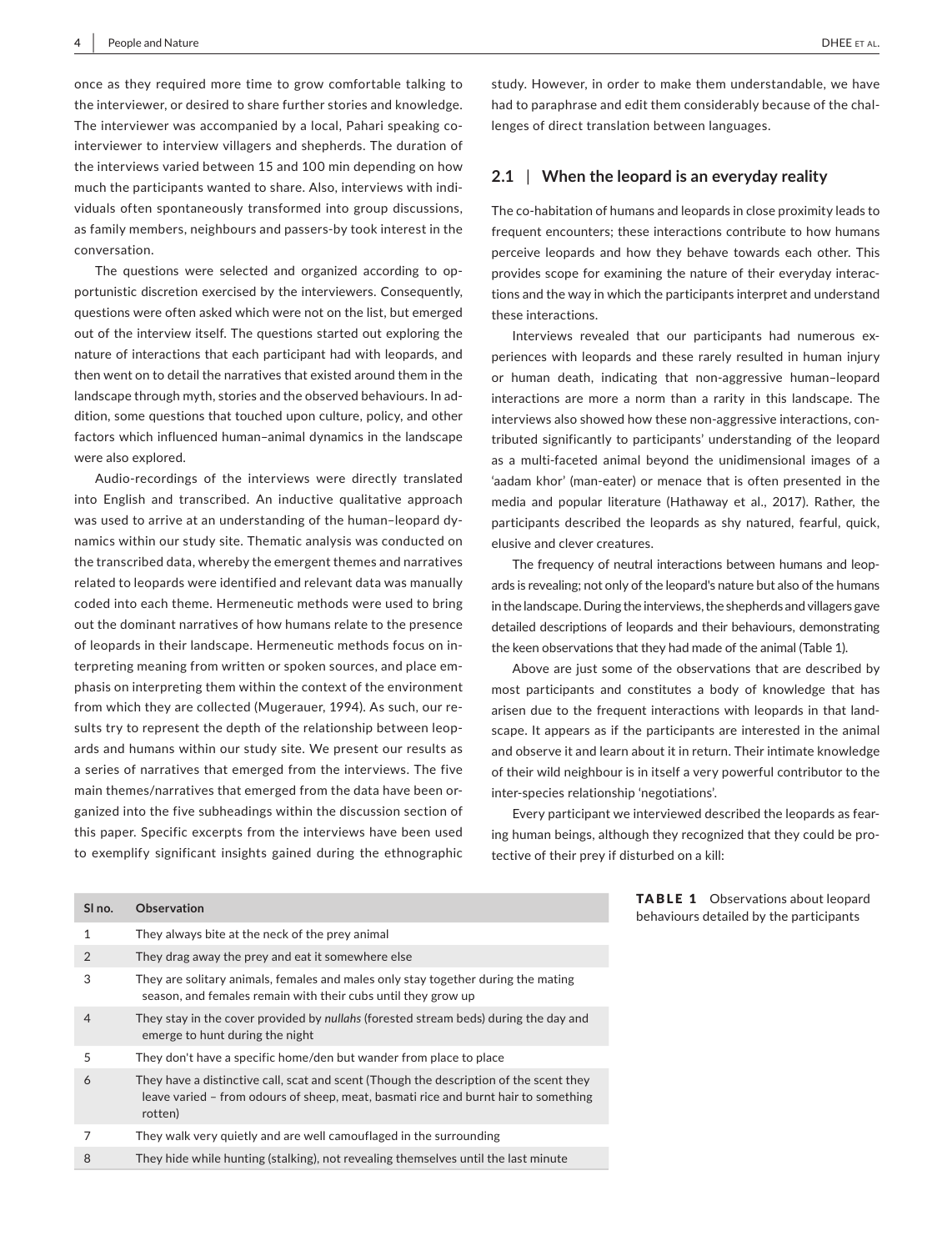Shepherd 1: Yes, he fears humans, but if you go in the middle of his hunt, he will attack you

Shepherd 4: Everyone fears humans. Everyone is careful about their safety. If he is eating something and we interfere, we will get attacked by the leopard

Such an understanding of the leopard, as an animal that is naturally scared of humans and usually has justification for attacking humans when people interfere with it, perhaps makes it easier for people to share space, as they recognize that leopards are not just a bloodthirsty predator out to kill people. It also indicates that the participants un‐ derstand these animals as having rules or patterns to their behaviour. In the quotes above, the reason for the leopard to potentially attack humans lies with the action of the human and specific circumstances rather than the will of the leopard. It not only removes the 'blame' of the attack from the leopard by producing tangible reasons that justify the leopard's actions, it also ascribes a degree of predictability to the animal.

Unlike the western cosmology which believes that humans pos‐ sess attributes that no other species possess, theories on animistic cosmologies propose that animistic cultures perceive humans and other beings as ontologically equal. They therefore endow non‐human beings with attributes such as consciousness, self, and soul that are otherwise considered as uniquely human (Arhem & Sprenger, 2016; Descola & Pálsson, 1996). Humans are understood to be embedded within a network of non-human beings, all interacting together in various ways and cohabiting in the landscape (Kohn, 2013). According to a Nayaka community in southern India a person is defined as 'one whom one shares with' (Bird‐David, 1999). Notions of 'personhood' are thereby extended to include animals, plants, and occasionally even inanimate objects (Ingold, 2000). For example, ac‐ cording to Kohn (2013), the people of Avila, a tribe in the Amazonian rainforest, 'grant selves' not only to other humans but all the beings with whom they share space. Such extended notions of 'personhood' allows for relationships of interagentivity between humans and non‐human beings. Even though the people of rural Hamirpur are not traditional animists the images of the leopard as described by the shepherds we interviewed was extremely vivid and their un‐ derstanding of leopards held an essence of what Kohn calls 'grant‐ ing selves' and Ingold calls 'notions of personhood'. The participants spoke of leopards as thinking beings that consciously make decisions to behave the way they do.

For example, in one interview, the shepherd described how the leopard may wait to see if it gets an opportunity to take livestock when they release them from their night-time pens to graze during day time. The shepherd also described an incident when he was sitting among the pine trees and saw a barking deer, and a leopard caught it but when the shepherd ran towards the leopard, it ran away. The shepherd then described how he left the barking deer be‐ hind because he believed that if he took it away the leopard would come and take a domestic animal from his herd. He also mentioned that the leopards eat whatever they find, be it a dog or a deer.

Such descriptions indicate that there are many human characteristics that the participants ascribe to leopards including the abil‐ ities to process individual situations and respond to each specific circumstance.

> Shepherd 3: About 40 sheep were taken in one night this year! Once the leopard gets a taste for sheep, he will come every day. But when we chase him away from our sheep he will understand that he will get harmed if he comes back in this direction. Therefore, he will be scared and stop coming our way.

The shepherd chases the leopard away not only to save his sheep in that instance but in the hope of instilling fear in the leopard so that he would be scared of returning. As the leopard is an integral part of this man's everyday life, he is in the habit of constantly and actively negotiating with the leopards to minimize livestock depredation.

A human being typically navigates relationships with other human beings with an underlying assumption that the other can think, learn and respond. Can we consider the possibility that hu‐ mans in some communities navigate relationships with non‐human beings such as leopards without assigning a static predetermined behaviour to the leopard and instead granting the possibility that the leopard can learn, understand and respond to situations and en‐ vironments? What kind of human‐wildlife dynamics does this pro‐ duce? Ghosal and Kjosavik (2015) discuss the problems that arise when the concept of 'actors' (defined by the possession of agency in a landscape) is limited to humans. The description of leopards in the interviews seemed to indicate that our participants consider leop‐ ards to be 'actors' rather than objects. Speaking to the participants introduced us to the leopard, not as a wholly instinct-driven creature but as a thinking being with whom they constantly negotiate space and access to shared resources.

#### **2.2** | **The role of mythos in facilitating shared spaces**

Greek philosophers rationalized the difference between mythos and logos as referring to different kinds of meaning. Objective reality would be approached through logos, the accumulation of observable empirical knowledge, while mythos would provide insight into that which is not tangible. Aristotle distinguished between Truth with the capital 'T' and truth with the lower case 't' and used the nomencla‐ ture 'T'ruth to refer to objective truth and 't'ruth to refer to sub‐ jective truth. Science defined by its positivist intentions has always been in the pursuit of 'T'ruth. In extension, it is the 'L'eopard (with the capital 'L'), which has been the focus of most scientific studies so far. But in this paper, we are attempting to explore the subjective leopard as experienced, perceived and understood by the people of a landscape (the leopard with the lower case 'l').

Mythology is a process of constructing meaning from the world around us and has been used by human‐kind for millennia to try and explain the nature of human existence (Armstrong, 2006). The human mind, with its capacity to think beyond the 'reality' of what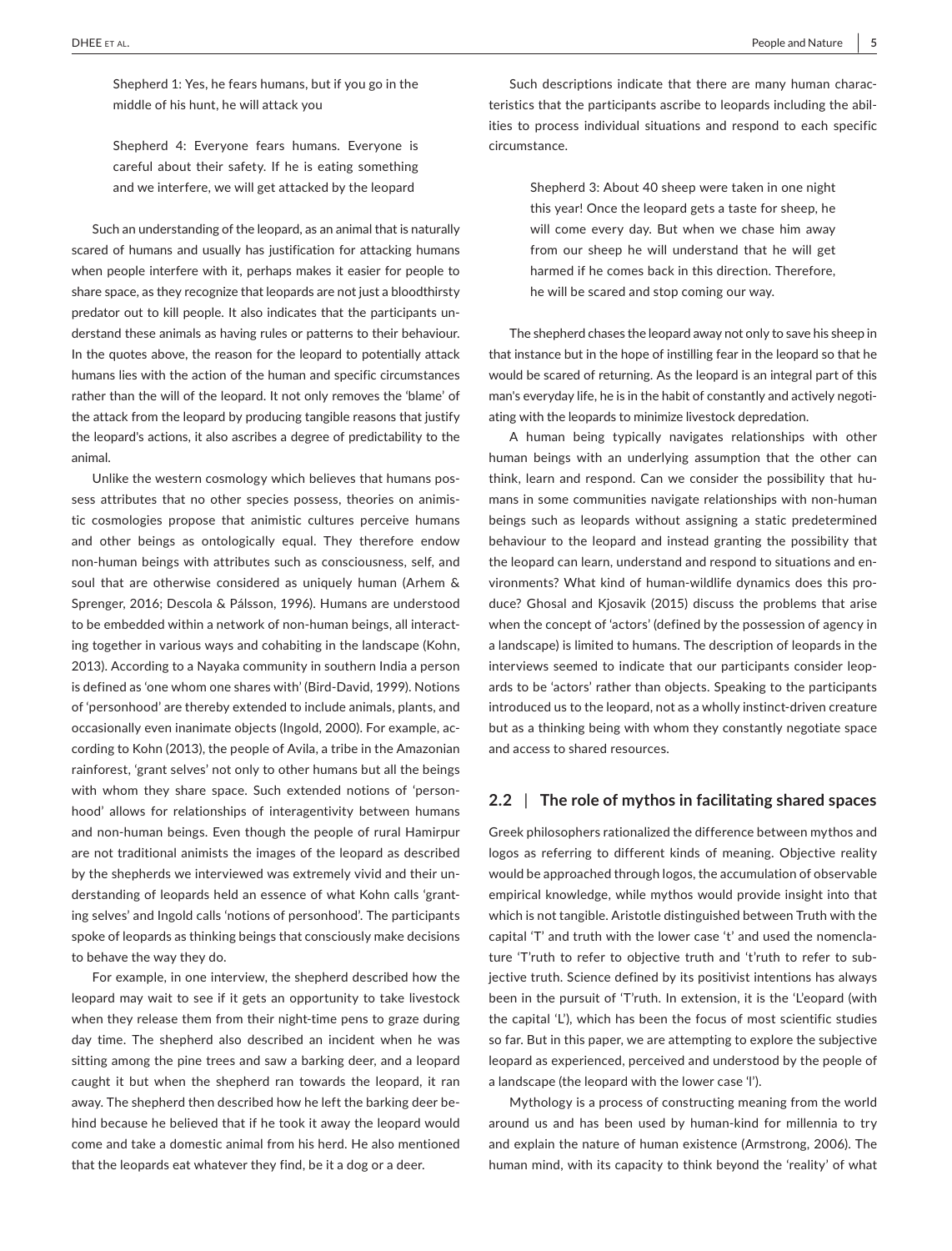is and imagine that which has never been sensed or experienced, is constantly in pursuit of making sense of the world that surrounds it. The mythologies of a landscape provide the mental frames for com‐ munities to function effectively in their environment. As explained by Armstrong (2006, p. 4) in *A Short History of Myth* 'A myth is true because it is effective, not because it gives us factual information. If, however, it does not give us new insight into the deeper mean‐ ing of life, it has failed'. Human imagination which has more recently allowed for scientific enquiry and technological progress has also facilitated the complex mythologically oriented thought processes (Armstrong, 2006, p. 1).

Mythology is inherently nonlinear, multifaceted and dynamic. Unlike scientific theories, myths are not created in a manner that follows a logical trail of thought but are rather influenced heavily by cumulative leaps of imagination and insight that are sporadic and untraceable (Armstrong, 2006). Asking questions about the atti‐ tudes formed in people as a consequence of myth might therefore be far more fruitful than attempting to trace the origins of the myth (Armstrong, 2006). Myth is influenced by many factors including politics, social structure, religion, power and history, therefore a myth about a leopard reveals insights not only into leopards but also about the society in which it resides. As Armstrong (2006) explains, there is no right, wrong or original version to a myth. It is constantly in flux as it responds and reflects on the world in which it presides, it changes through time, in accordance with the transitions of society (Armstrong, 2006). As such, myths represent valuable insights into the adaptations that a society adopts to cope with external issues that influence their lives, such as leopards.

The strong presence of myth in our study area made it possible for there to be multiple narratives of the leopard rather than just one. When we began to examine the subjective leopard as perceived by the participants, we found that each participant understood the leopard slightly differently from the others. The myths about leop‐ ards that had captured each person's attention were different and the meaning that they had derived from each of these stories also differed between participants. But this difference seemed subtle in comparison to the stark contrast between the 'L'eopard that we researchers had until then learnt about and the 'l'eopards that the participants introduced to us.

The title of the paper refers to a myth that we encountered across the study landscape. The simple statement 'Billi uski masi hai' (The cat is the leopard's aunt), perplexed us every time we heard it. From the shepherd to the forest official, everyone except the re‐ searchers, all of who were from urban India, seemed familiar with the phrase and it was often brought up while describing the leopard. Asking further questions about this statement produced associated statements such as 'Usko shikar karna billi ne hi sikhaya' – Shepherd 1 (The cat taught the leopard how to hunt) and 'Wo billi ka sir nahi khata' – Villager 10 (The leopard does not eat the cat's head). Eventually we got a complete story about the leopard and the cat from the wife of a villager we interviewed. According to the story, the leopard initially did not know how to hunt. That cat taught the leopard the hunting technique of catching the prey by its neck. The

cat is personified as the leopard's aunt, specifically *massi* – a moth‐ er's younger sister.

> Villager 8: The leopard asks the horse, 'Uncle (cha‐ cha) if I want to hunt a horse, from where should I attack?' The horse told him that he has to attack from behind, but when the leopard attacked the horse from behind the horse kicked him and the leopard went flying 8‐10 feet and fell in the ditch. Therefore, horses never get caught by leopards, wherever the leopard tries to attack from, the horse will turn and kick from that side.

> The leopard then went to the cat and asked, 'Aunty (massi) how do you attack your prey?' Unlike the horse that led him astray, the cat showed him the right way to hunt. The cat explained to the leopard 'Child, you must attack at the neck (kukri)'. The cat is also of sim‐ ilar colour to the leopard. The cat is his aunt (massi).

In the context of India where large and extended families are strongly significant in the social landscape (Nayak & Behera, 2014), the specific relationship of aunt (massi) and nephew ascribed to the relationship between the cat and the leopard can be considered notewor‐ thy. These relations ascribe a system of interconnectedness between the beings that the people share their space with. Specifically, it shows a belief that species barriers are permeable, and that individuals of dif‐ ferent species can be both closely related (family members) and can communicate (Govindarajan, 2016; Kohn, 2007; Morris, 1998).

Some participants indicated a far greater reliance on myths in their understanding of leopards, as compared to others. Among them was an elderly migratory shepherd, who told us a great deal about the 'l' eopards as he knew them. A story that integrated detailed insights into leopard behaviour and some of the origin myths of Hinduism.

> Shepherd 1: When Lord Shiva was distributing food to all the different organisms in the world, the leopard hid behind the yam leaf (arbi). He can be very small when he wants, but when he is about to attack, he can become very big as well. After Shiva distributed food to all the living creatures, the leopard came out from hiding and complained to Lord Shiva that he did not get any food. To appease the leopard's complaint, Lord Shiva generously made all the best food in the world available to him. So, he can eat whatever he wishes to eat, but he is very protective of all that he manages to catch.

## **2.3** | **The double‐edged sword of religion**

In most parts of India, the perceived will of the gods and the rules and ethics dictated by religious institutions encircle people's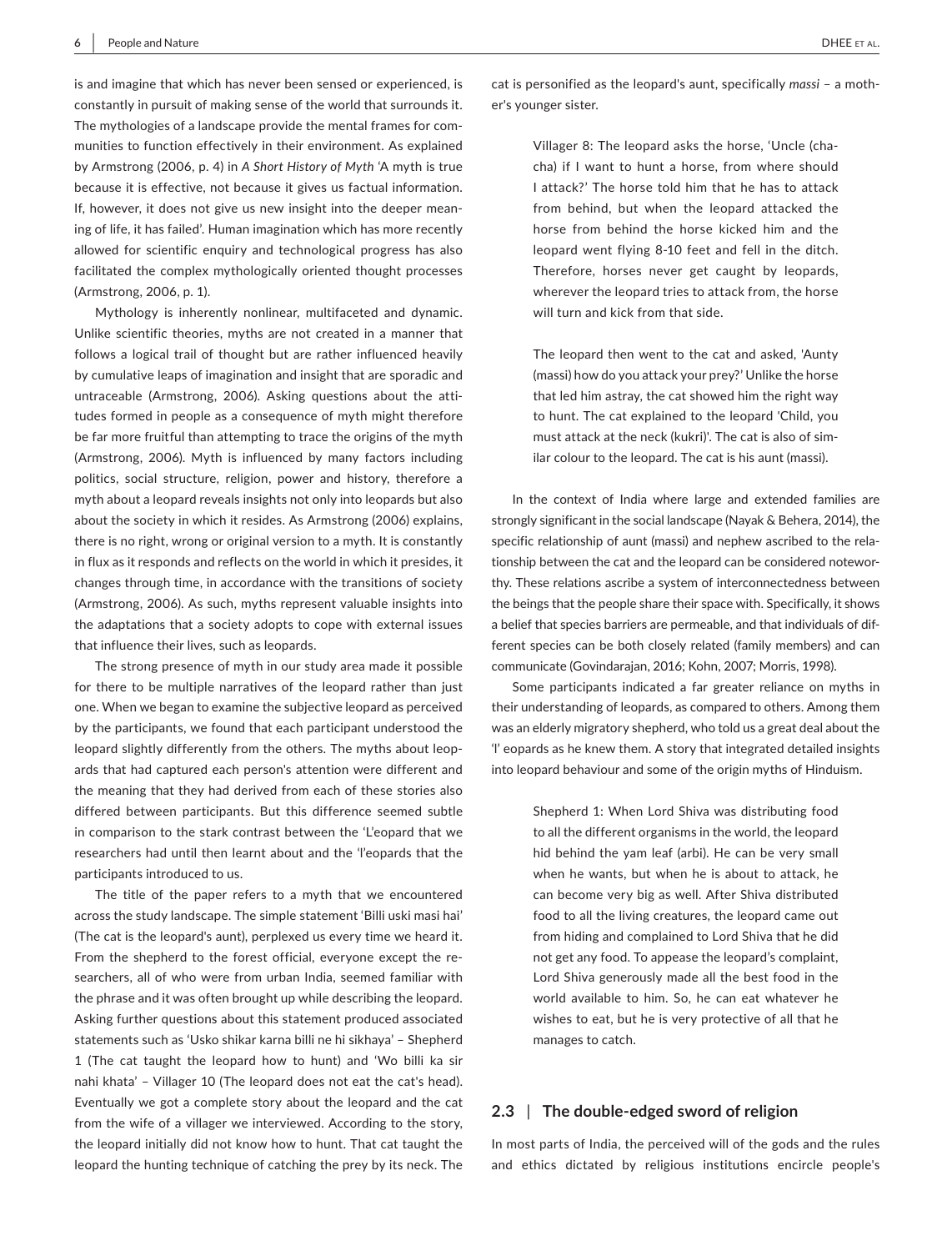lifestyles, educational and professional choices, relationships, and even eating habits! When this is the case, it is not a long stretch to postulate that the attitudes of people towards institutions, society and perhaps leopards can be influenced by religion (e.g. Li et al., 2014).

Some animals gain great significance due to their symbolic representation in religion. In India apart from the cow which has gained paramount importance nationwide, especially in the pres‐ ent socio-political context, many other wild animals are also considered to be important from the religious standpoint. Rhesus macaques as *Hanuman* (Saraswat, Sinha, & Radhakrishna, 2015), tigers and leopards as *Wagh Devta* (Ghosal & Kjosavik, 2015), el‐ ephants as *Ganesha* and bears as *Jambuvan* (Kosambi, 1966) are just some examples of Hindu and tribal representations of wild animals in India that justifies their existence through the religious realm. If represented in a positive light, they could persuade local communities to ensure that these species are protected or at least not directly harmed.

Large cats are associated with gods in a variety of ways across India. *Wagoba* is a tiger/leopard deityworshipped acrossMaharashtra out of fear and reverence (Athreya et al., 2013). In the Sundarbans of India and Bangladesh, both Hindus and Muslims associate tigers with the deity *Bonbibi* who is considered to be the protector of the forest (Jalais, 2008). Anthropological accounts across South Asia re‐ veal representations of leopards and tigers as protectors of people; following people home on dark, dangerous nights and keeping them safe against evil (Boomgaard, 2001; Newman, 2012). Speaking to the local priest in our study area revealed a similar belief.

> Villager 9: The leopards would walk behind people as if to accompany humans. Like dogs they used to keep walking behind. But the person is not supposed to turn and look back. If you turn and look, he will attack. If you don't turn, he will keep walking. He will stay with you all the way till your destination. Stay with you as in, no one can surround you or steal from you, dacoits [bandits] can't surround you, and if someone gets to you the leopard will face them.

The leopards are also regarded as the vehicle of the Goddess (*Devi Maa*) that is commonly worshipped in Himachal Pradesh. We found that the belief of leopards as protectors is profound, and it provides a positive attribute to the species. Such beliefs could lead to people considering leopards as being not only accepted but also wanted and appealing in their landscape. Ultimately it could lead to a positive in‐ terpretation of human–leopard interactions and therefore contribute positively to human–leopard relationships.

However, the label 'protector' attributed to the leopard could also be the reason for the use of leopard claws and teeth as a pro‐ tective device worn around the neck to ward off evil and take away fear. Interviews with forest guards in Hamirpur, Himachal Pradesh revealed instances of dead leopards found in forested patches near villages that had their claws and whiskers missing.

Thus, in this landscape, the belief that leopards protect people and the belief in the protective powers of leopard nails are two sides of the same coin. The sentiment of protection associated with leop‐ ards can contribute to a willingness in people to share space with leopards while simultaneously leading to a demand for leopard body parts, which can potentially lead to poaching. Therefore, caution needs to be exercised when using religious or cultural beliefs to pro‐ mote conservation.

# **2.4** | **How did the leopards come here? It's a conspiracy!**

Mythology is still actively used in the modern world to help peo‐ ple cope with the world around them, and many of the narratives that people share with each other can be viewed as a modern‐ day mythology (Armstrong, 2006). It is increasingly understood that human–wildlife conflicts often have their roots in human– human conflicts (Redpath et al., 2013). Pooley et al. (2017) ex‐ plains that human–human conflicts, conflicts between different institutions and individuals within society, can be major drivers of human–wildlife conflict. For example, retaliatory killing of wild animals could be understood as an act of aggression by local people revealing their strained relationship with the government, rather than a direct reaction to the economic loss faced due to incidents of livestock depredation (Gandiwa, Heitkönig, Lokhorst, Prins, & Leeuwis, 2013). Mathur (2014) describes the bureaucratic atmosphere in the neighbouring state of Uttarakhand, India surrounding the events of leopard/tiger at‐ tacks on human beings. The processes of economic and political pressures that define the institutional response to the events, the policies that bind the Forest Department, the ways in which these responses are then interpreted by the local people, and the conflicts that arise from the strained relationships between the different segments of society all redefine the relationship that people have with tigers and leopards (Mathur,2014 ).

We found that there were popular conspiracy theories (modernday myths) in our study area pertaining to the presence of the ani‐ mals in the human‐dominated landscapes. These theories proposed that the Forest Department has allegedly released leopards from zoos into the surrounding landscape. Participants explained that the leopards were perhaps released as a security measure that had been implemented to prevent timber extraction from the forested areas in the landscape. Interestingly, Bhavishkar (2000, p. 113) de‐ scribes a similar belief she encountered in Kullu District of Himachal Pradesh, indicating that such beliefs are perhaps present across the larger landscape rather than restricted to the study site. According to the participants' understanding, the leopards were released by the forest department with the intention of scaring the villagers out of the forested areas. The villagers and shepherds we interviewed almost unanimously referred to the present leopards in the land‐ scape as '*paltu*' meaning 'domesticated' as opposed to the 'junglee' or 'wild' leopards that have always existed in the landscape (also see Doubleday, 2017).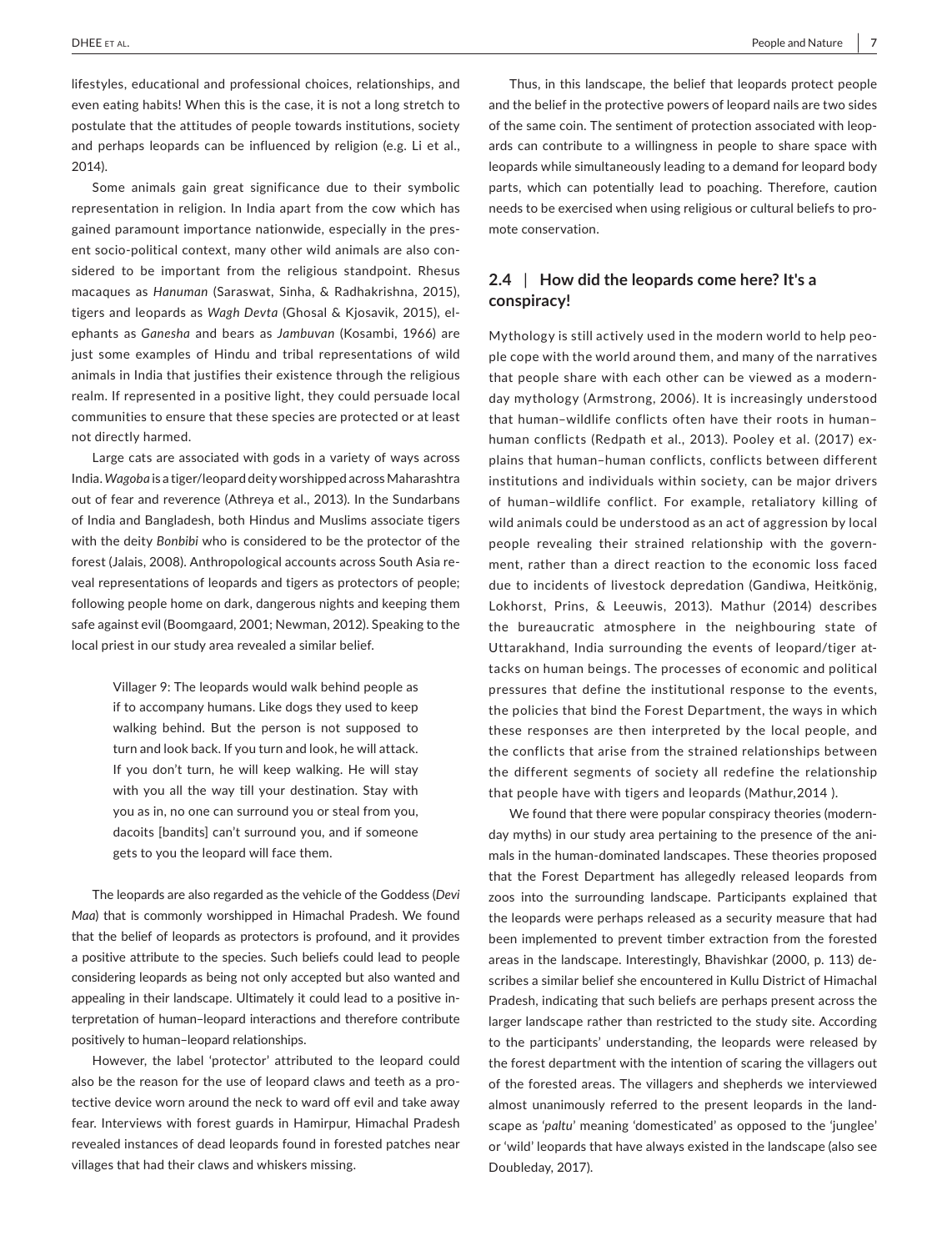Shepherd 1: The leopards are released here from the zoo. They have a chip in their ear through which the government tracks the leopard's movements. It is used to identify the people who are killing the leopards. But there is no record of it. The first time leopards were re‐ leased by the Forest Department (janglat), some peo‐ ple used poison or guns to finished them off. But as the leopard numbers reduced, the government released more of them from the zoo. The government leaves them here so that the forests are cared for/protected. Due to this, women won't go alone into the forest. (Buta) trees will keep growing if the leopard is in there.

As such descriptions of a 'conspiracy theory' made us curious, we asked the Forest Department personnel whether they had heard similar accounts and how they understood such claims. We learnt from the in‐ terviews with the forest department officials and guards that although there has never been an instance of a zoo leopard being released into the wild in Himachal Pradesh, there have been some instances where a leopard that was captured when found in a human‐dominated area had been released elsewhere. Partial knowledge about such incidents could spread across the landscape over time and eventually morph into the conspiracy theory that presently exists.

The belief that the present leopards have been released by the Forest Department, attributes the 'ownership' of the leopards to the department. The animal therefore becomes an instrument of the government's intentions, thereby placing the blame of any harm done by the leopard in the hands of the Forest Department. The argument made by most of the villagers and shepherds we interviewed is that the 'domesticated' leopards are habituated to human beings and are therefore not scared of humans. The human attacks by leopards are often ascribed to this difference in the character of leopards.

Through such narratives the participants reveal co-existence of not just human‐animal or nature‐culture but also of complex and contradictory perceptions of leopards. The same person can hold within himself/herself contrasting and indistinguishable images of the same being, metonymically represented as the *junglee* leopard that protects and the *paltu* leopard that attacks.

It is possible that this is a way the participants have found to make sense of the dissonance they are experiencing due to the difference between the leopard that their myth, religion and culture tells them about and the leopard that they are currently encountering in their lifetime. Such conspiracy theories of large predators (and snakes) being secretly released by governments or conservation NGOs are becoming global and represent a fascinating insight into how people give expression to their conflictual relationship with authorities and explain perceived changes in animal be‐ haviour when they return to landscapes after periods of absence (Skogen, Krange, & Figari, 2017; Skogen, Mauz, & Krange, 2008).

#### **2.5** | **Bureaucratic discretion**

In our interviews it was also apparent that hunting, timber extraction, encroachment into forests, and many other such illegal

activities persist, despite awareness in the villages about the illegal‐ ity of such activities. The participants hesitated to talk about inci‐ dents of hunting because they were aware of the fact that it was a punishable offence. However, during the interviews it also became clear that even though the incidents of hunting or timber extraction do not get officially recorded, their occurrence is well known within the rest of the community.

On one of the days during fieldwork, we came across a band of people moving within Demarcated Protected Forest land in Hamirpur with a pack of dogs. Speaking to participants in the vicinity revealed that they were hunters from a nearby area who had probably gone in search of wild meat. Conversations with the participants in the area over the period of the day revealed that almost the entire village that surrounds that patch of forest was aware of the hunting and knew who the hunters were. Neither a plan nor a need to report the hunting/hunters to a government authority was mentioned by the participants during any of the conversations on that day. A few peo‐ ple also mentioned during this incident, that the Forest Department guard is also usually aware of such incidents since he or she belongs to the very same village/community but does not choose to report it to higher authorities. For instance, the local Forest Guards explained that even though the public knew that activities such as hunting and felling trees were illegal, in the circumstance wherein the entire vil‐ lage was willing to carry out the illegal activity, it could be kept secret to prevent anyone from the outside knowing about it.

Although the leopard is viewed as the goddess' vehicle, is associated with the deity and considered a protector, its status as a protector has led to people believing that wearing the claws of the leopard can protect them as well. They are aware that it is illegal to wear the claws, and there is no evidence to indicate that leopards are being poached to procure the claws. Nevertheless, the seemingly widespread possession of leopard claws in the region is indicative of a willingness in the community to carryout behaviour that is illegal as per the formal law but sanctioned by social and cultural norms (Von Essen, Hansen, Nordström Källström, Peterson, & Peterson, 2014). This indicates that awareness about the illegality of certain behaviours and actions is perhaps not sufficient in curbing that be‐ haviour. Furthermore, field level implementation of the hierarchically disseminated policy by the forest guards is complex and layered with interpersonal and social dynamics, since they live as part of the same communities over whom it is their responsibility to enforce the law (Vasan, 2002).

# **3** | **CONSERVATION IMPLICATIONS**

Two broad approaches can be considered in response to the pre‐ sent circumstance of conservation revealed in our study. The first approach involves a replacement of the present hierarchical system of policy enforcement with Community‐Based Conservation interventions wherein local populations participate in the manage‐ ment and governance of their ecological landscape (Dressler et al., 2010; Peterson, Russell, West, & Brosius, 2010).The success of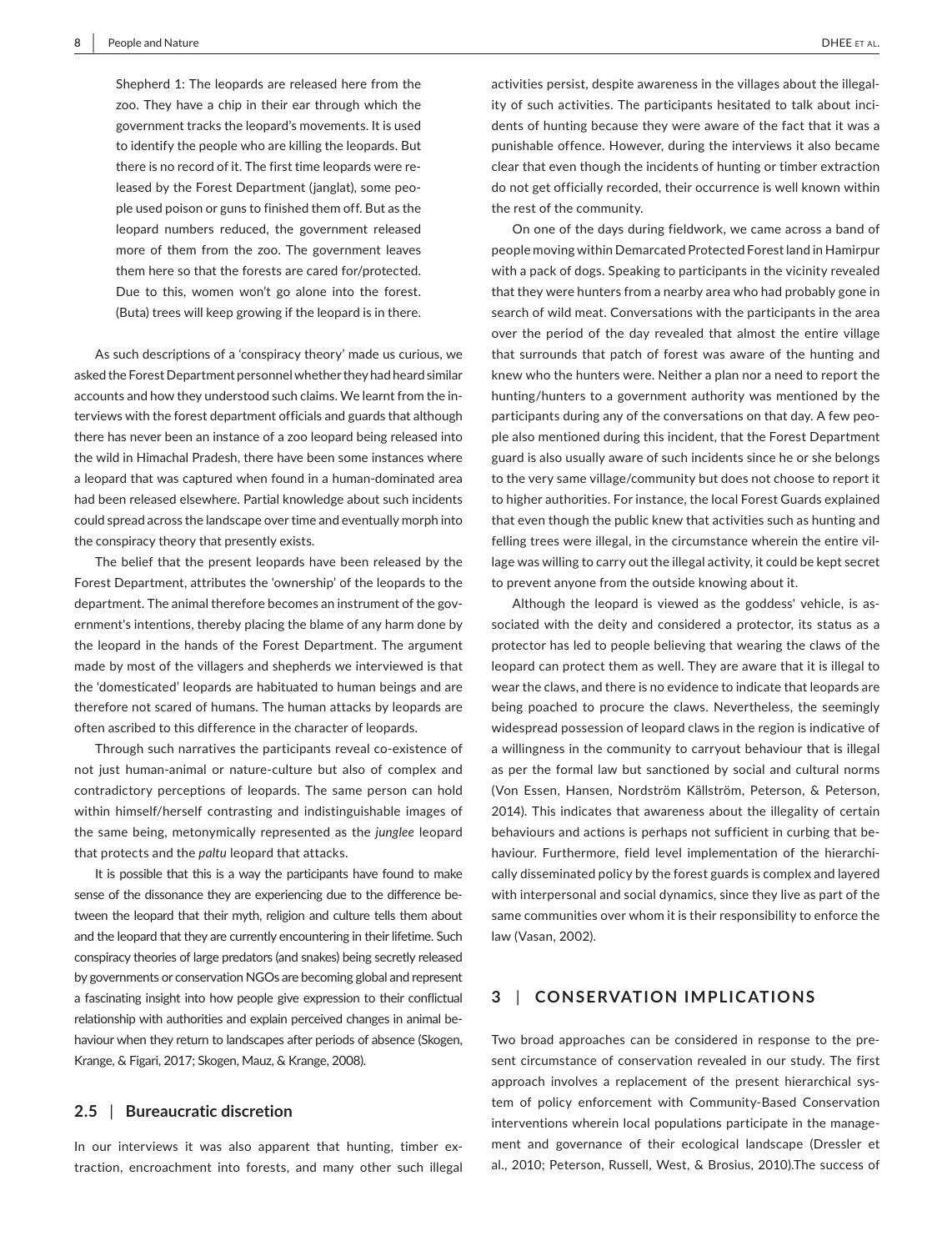Community‐Based Conservation interventions has been questioned repeatedly, but a reorientation towards the inclusion of culture and social institutions within the framework has been proposed to in‐ crease its effectiveness (Berkes, 2004; Waylen, Fischer, Mcgowan, Thirgood, & Milner‐Gulland, 2010). The second approach, as articu‐ lated by Vasan (2002) involves the reconceptualization of policy and implementing mechanisms within the existing hierarchical systems such as the forest department, recognizing the compulsions and re‐ quirements of the implementers. Both the approaches converge in recognizing the need to consider the specific socio‐cultural context in the process of conceptualizing and implementing the conservation framework for a landscape (Berkes, 2004; Vasan, 2002).

Conservation action addressing issues related to human–leop‐ ard interaction has so far been predominantly techno‐managerial involving measures such as trapping the leopard, killing it, setting up rescue centres and providing monetary compensation. This study raises questions about whether these techno‐managerial strategies are sufficient to address the multifaceted complexities in the way people who share space with the leopards respond and live with the animal (Naughton-Treves, Grossberg, & Treves, 2003). This question becomes more pronounced in rural landscapes such as that of Hamirpur, Himachal Pradesh which are strongly influenced by cul‐ turally informed knowledge systems (as opposed to formalized sci‐ entific knowledge systems). The values ascribed to each being were not always stated or discussed explicitly in any structured manner. The relationship with leopards that the people in Hamirpur describe is not solely based on the prescription of the Wildlife Protection Act or the formal academic descriptions they learnt in books or via television. Rather, they display attitudes that reside implicitly in their society, and which are apparently governed by personal experience and the dynamic, constantly evolving, myths and stories that are pervasive in the landscape.

The most important finding for conservation lies in the way that participants generally viewed leopards as complex individ‐ uals with whom they could 'negotiate' the sharing of space. This interaction was also similar to how these participants acted towards local representatives of the management authorities in terms of informally negotiating access to forest resources. In both cases there appeared to be a willingness to coexist, given the existence of some flexibility and scope for reciprocity. This is a classic example of the need to balance top-down objectives with bottom‐up approaches (Redpath et al., 2017). Such ap‐ proaches have been institutionally hindered in India both by a lack of tradition for it and a lack of resources and training among Forest Department staff (Miller, 2017). However, it is becom‐ ing increasingly apparent that conserving wildlife in multi‐use shared landscapes in India will require the adoption of a wide range of diverse and locally adapted approaches. The villagers in our study landscape demonstrated an amazing degree of ac‐ ceptance for their wild and potentially dangerous neighbours. The main challenge for authorities is to understand the nature of this acceptance and cultivate it. The integration of the modern myth about the recent release of leopards into the landscape

with a much older mythology that touches on some of the central elements of mainstream Hinduism illustrates how dynamic these cultural relationships can be. Conservationists are thereby challenged with comprehending the contradictory imaginations of the leopard as they coexist within a landscape, and perhaps even within an individual. In the face of rapid social change in India there will be a need for continuous efforts to understand and react to changes in the cultural relationship that rural peo‐ ple maintain with the wildlife that shares their landscape and the authorities that regulate this relationship. While the findings from our site are broadly similar to those documented further south in a study in Maharashtra (Ghosal, 2013), it is hard to say how generalizable they are to other settings.

Our study shows how complex the underlying factors can be. Far more research of a similar type is needed, and it underlines the importance of studying human–animal relationships through the complimentary lenses of multiple disciplines. This approach to the study of human‐animal relations should be more widespread in con‐ servation, and not merely restricted to 'traditional' or 'indigenous' societies.

## **ACKNOWLEDGEMENTS**

Vijay Kumar Dhiman, Vinod Kumar, Samiha Shaji, Sharma Uncle Ji, Himachal Pradesh Forest Department, Admin Center for Wildlife Studies, Wildlife Conservation Society, the people of Hamirpur. JDCL's involvement was funded by the Research Council of Norway (grants 201693 and 251112).

#### **CONFLICT OF INTEREST**

The authors whose names are listed certify that they have no af‐ filiations with or involvement in any organization or entity with any financial interest or non‐financial interest in the subject matter or materials discussed in this manuscript.

## **AUTHORS' CONTRIBUTIONS**

Dhee, Vidya Athreya, John D. C. Linnell, Shweta Shivkumar and Sat Pal Dhiman conceived the ideas and designed methodology. Dhee and Shweta Shivkumar collected the data. Dhee analysed the data. Dhee, Vidya Athreya, and John D. C. Linnell led the writing of the manuscript. All the authors have contributed critically to the drafts and have given final approval for publication.

#### **DATA AVAILABILITY STATEMENT**

The data are archived at the NSD – Norwegian Centre for Research Data.<https://doi.org/10.18712/nsd-nsd2706-v2> (Linnell, 2019).

**ORCID**  *Dhee* <https://orcid.org/0000-0002-7328-6682>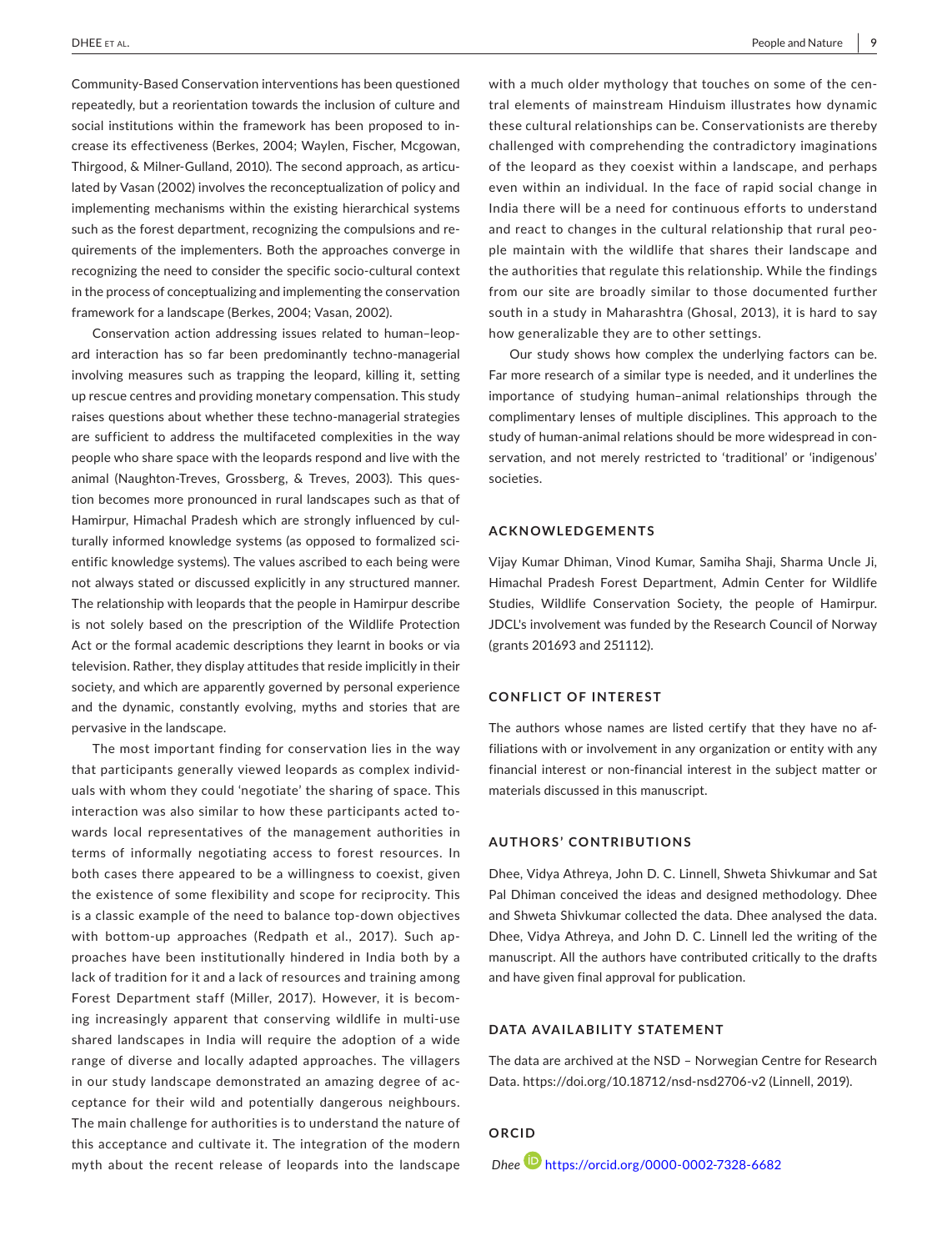*Vidya Athreya* <https://orcid.org/0000-0003-4555-8473> *John D. C. Linnell* <https://orcid.org/0000-0002-8370-5633>

#### **REFERENCES**

- Aiyadurai, A. (2016). "Tigers are our brothers": Understanding human‐ nature relations in the Mishmi Hills, Northeast India. *Conservation and Society*, *14*(4), 305. <https://doi.org/10.4103/0972-4923.197614>
- Arhem, K., & Sprenger, G. (2016). *Animism in Southeast Asia*. Abingdon, UK: Routledge.
- Armstrong, K. (2006). *A short history of myth*. Edinburgh, UK: Canongate Books Ltd.
- Athreya, V., Odden, M., Linnell, J. D. C., Krishnaswamy, J., & Karanth, U. (2013). Big cats in our backyards: Persistence of large carnivores in a human dominated landscape in India. PLoS ONE, *8*(3), e57872. Edited by M. Hayward. Public Library of Science. doi: 10.1371/jour‐ nal.pone.0057872.
- Barua, M., Bhagwat, S. A., & Jadhav, S. (2013). The hidden dimensions of human‐wildlife conflict: Health impacts, opportunity and trans‐ action costs. *Biological Conservation*, *157*, 309–316. [https://doi.](https://doi.org/10.1016/j.biocon.2012.07.014) [org/10.1016/j.biocon.2012.07.014](https://doi.org/10.1016/j.biocon.2012.07.014)
- Berkes, F. (2004). Rethinking community‐based conservation. *Conservation Biology*, *18*(3), 621–630. [https://doi.org/10.1111/](https://doi.org/10.1111/j.1523-1739.2004.00077.x) [j.1523-1739.2004.00077.x](https://doi.org/10.1111/j.1523-1739.2004.00077.x)
- Bhavishkar, A. (2000). Claims to Knowledge, Claims to Control: Environmental Conflict in the Great Himalayan National. In I. Park, R. In Ellen, P. Parkes, & A. Bicker (Eds.), *Indigenous environmental knowl‐ edge and its transformations: Critical anthropological perspectives* (pp. 101–121). Amsterdam, The Netherlands: Harwood Academic.
- Bird‐David, N. (1999). Animism' revisited: personhood, environment, and relational epistemology. *Current Anthropology*, *40*, 67–91.
- Boomgaard, P. (2001). *Frontiers of fear: Tigers and people in the Malay world, 1600–1950*. New Haven, CT: Yale University Press.
- Comte, A., & Bridges, J. H. (2007). A general view of positivism. Cambridge, UK: *Cambridge University Press*. Retrieved from http:// books.google.com/books?xml:id=SgaHpaeZAewC&pgis=1
- Das, V. (2014) Being together with animals: Death, violence and noncruelty in hindu imagination. In P. Dransart (Ed.), *Living beings: Perspectives on interspecies engagements* (pp. 17–32). London: Bloomsbury Academic.
- Descola, P., & Pálsson, G. (Eds.) (1996). *Nature and society: Anthropological perspectives*. London: Taylor and Francis.
- Doubleday, K. F. (2017). Nonlinear liminality: Human‐animal relations on preserving the world's most famous tigress. *Geoforum*, *81*, 32–44. <https://doi.org/10.1016/j.geoforum.2017.02.005>
- Dressler, W., Büscher, B., Schoon, M., Brockington, D., Hayes, T., Kull, C. A., … Shrestha, K. (2010). From hope to crisis and back again? A critical history of the global CBNRM narrative. *Environmental Conservation*, *37*(1), 5–15. <https://doi.org/10.1017/S0376892910000044>
- Faier, L., & Rofel, L. (2014). Ethnographies of encounter. *Annual Review of Anthropology*, *43*, 363–377. [https://doi.org/10.1146/annur](https://doi.org/10.1146/annurev-anthro-102313-030210) [ev-anthro-102313-030210](https://doi.org/10.1146/annurev-anthro-102313-030210)
- Gandiwa, E., Heitkönig, I. M. A., Lokhorst, A. M., Prins, H. H. T., & Leeuwis, C. (2013). CAMPFIRE and human-wildlife conflicts in local communi‐ ties bordering northern Gonarezhou National Park, Zimbabwe*. Ecology and Society*, *18*(4), 7. [https://doi.org/10.5751/ES-05817-180407.](https://doi.org/10.5751/ES-05817-180407)
- Gebresenbet, F., Baraki, B., Yirga, G., Sillero‐Zubiri, C., & Bauer, H. (2017). A culture of tolerance: Coexisting with large carnivores in the Kafa Highlands, Ethiopia. *Oryx*, *52*(4), 751–760. [https://doi.org/10.1017/](https://doi.org/10.1017/S0030605316001356) [S0030605316001356](https://doi.org/10.1017/S0030605316001356).
- Ghosal, S. (2013). *Intimate beasts: Exploring relationships between hu‐ mans and large carnivores in western India*. PhD Thesis, Norwegian University of Life Sciences, Noragric, Norway.
- Ghosal, S., & Kjosavik, D. J. (2015). Living with leopards: Negotiating morality and modernity in Western India. *Society and Natural Resources*, *28*(10), 1092–1107. [https://doi.org/10.1080/08941](https://doi.org/10.1080/08941920.2015.1014597) [920.2015.1014597](https://doi.org/10.1080/08941920.2015.1014597)
- Govindarajan, R. (2016). *Animal intimacies: Interspecies relatedness in Indian's central Himalayas*. Chicago, IL: The University of Chicago Press.
- Govindrajan, R. (2015). The man‐eater sent by god: Unruly interspe‐ cies intimacies in India's Central Himalayas. *Unruly Environments*, *3*, 33–38.
- Haraway, D. J. (2008). *When species meet*. Minneapolis, MN: University of Minnesota Press.
- Hathaway, R. S., Bryant, A.‐E., Draheim, M. M., Vinod, P., Limaye, S., & Athreya, V. (2017). From fear to understanding: Changes in media representations of leopard incidences after media awareness work‐ shops in Mumbai, India. *Journal of Urban Ecology*, *3*(1), 1–7. [https://](https://doi.org/10.1093/jue/jux009) [doi.org/10.1093/jue/jux009](https://doi.org/10.1093/jue/jux009)
- Hill, C. M., & Webber, A. D. (2010). Perceptions of nonhuman primates in human‐wildlife conflict scenarios. *American Journal of Primatology*, *72*(10), 919–924. <https://doi.org/10.1002/ajp.20845>
- Himachal at a glance. http://himachalpr.gov.in/
- Hunt, D. (2008). The face of the wolf is blessed, or is it? Diverging perceptions of the Wolf. *Folklore*, *119*(3), 319–334. [https://doi.](https://doi.org/10.1080/00155870802352269) [org/10.1080/00155870802352269](https://doi.org/10.1080/00155870802352269)
- Ingold, T. (2000). *The perception of the environment: Essays on livelihood, dwelling and skill*. Abingdon, UK: Routledge.
- Inskip, C., & Zimmermann, A. (2009). Human‐felid conflict: A review of patterns and priorities worldwide. *Oryx*, *43*(1), 18–34. [https://doi.](https://doi.org/10.1017/S003060530899030X) [org/10.1017/S003060530899030X](https://doi.org/10.1017/S003060530899030X)
- Jalais, A. (2008). Unmasking the Cosmopolitan Tiger. *Nature and Culture*, *3*, 25–40. <https://doi.org/10.3167/nc.2008.030103>
- Knight, J. (2003). *Waiting for wolves in Japan: An anthropological study of people‐wildlife relations*. Oxford, UK: Oxford University Press.
- Kohn, E. (2007). How dogs dream: Amazonian natures and the politics of transspecies engagement. *American Ethnologist*, *34*(1), 3–24. [https://](https://doi.org/10.1525/ae.2007.34.1.3) [doi.org/10.1525/ae.2007.34.1.3](https://doi.org/10.1525/ae.2007.34.1.3)
- Kohn, E. (2013). *How forests think: Toward an anthropology beyond the human*. California, UK: University of California Press.
- Kosambi, D. D. (1966). The culture and civilisation of Ancient India in his‐ torical outline. *Man*, *1*(2), 255. doi[:https://doi.org/10.2307/2796370.](https://doi.org/10.2307/2796370)
- Kshettry, A., Vaidyanathan, S., & Athreya, V. (2017). Leopard in a tea‐cup: A study of leopard habitat‐use and human‐leopard in‐ teractions in north‐eastern India. *PLoS ONE*, *12*(5), e0177013. doi:10.1371/journal.pone.0177013. Edited by D. Russo. Public Library of Science.
- Lescureux, N., Mustafa, S., Stojanov, A., Avukatov, V., Linnell, J. D. C., Melovski, D., & Ivanov, G. (2011). The king of the forest: Local knowledge about European brown bears (Ursus arctos) and implications for their conservation in contemporary Western Macedonia. *Conservation and Society*, *9*(3), 189. [https://doi.](https://doi.org/10.4103/0972-4923.86990) [org/10.4103/0972-4923.86990](https://doi.org/10.4103/0972-4923.86990)
- Li, J., Wang, D., Yin, H., Zhaxi, D., Jiagong, Z., Schaller, G. B., … Lu, Z. (2014). Role of Tibetan Buddhist monasteries in snow leopard con‐ servation. *Conservation Biology*, *28*, 87–94. [https://doi.org/10.1111/](https://doi.org/10.1111/cobi.12135) [cobi.12135](https://doi.org/10.1111/cobi.12135)
- Linnell, J. (2019). The Leopard that Learnt from the Cat and Other Narratives of Carnivore‐Human Coexistence in Northern India, 2017. NSD – Norwegian Centre for Research Data. [https://doi.](https://doi.org/10.18712/nsd-nsd2706-v2) [org/10.18712/nsd-nsd2706-v2](https://doi.org/10.18712/nsd-nsd2706-v2)
- Mathur, N. (2014). The reign of terror of the big cat: Bureaucracy and the mediation of social times in the Indian Himalaya. *Journal of the Royal Anthropological Institute*, *20*(S1), 148–165. [https://doi.](https://doi.org/10.1111/1467-9655.12098) [org/10.1111/1467-9655.12098](https://doi.org/10.1111/1467-9655.12098)
- Miller, J., et al. (2017). Human wildlife conflict in India: Addressing the source. *Economic and Political Weekly*, *52*(45), 23–25.